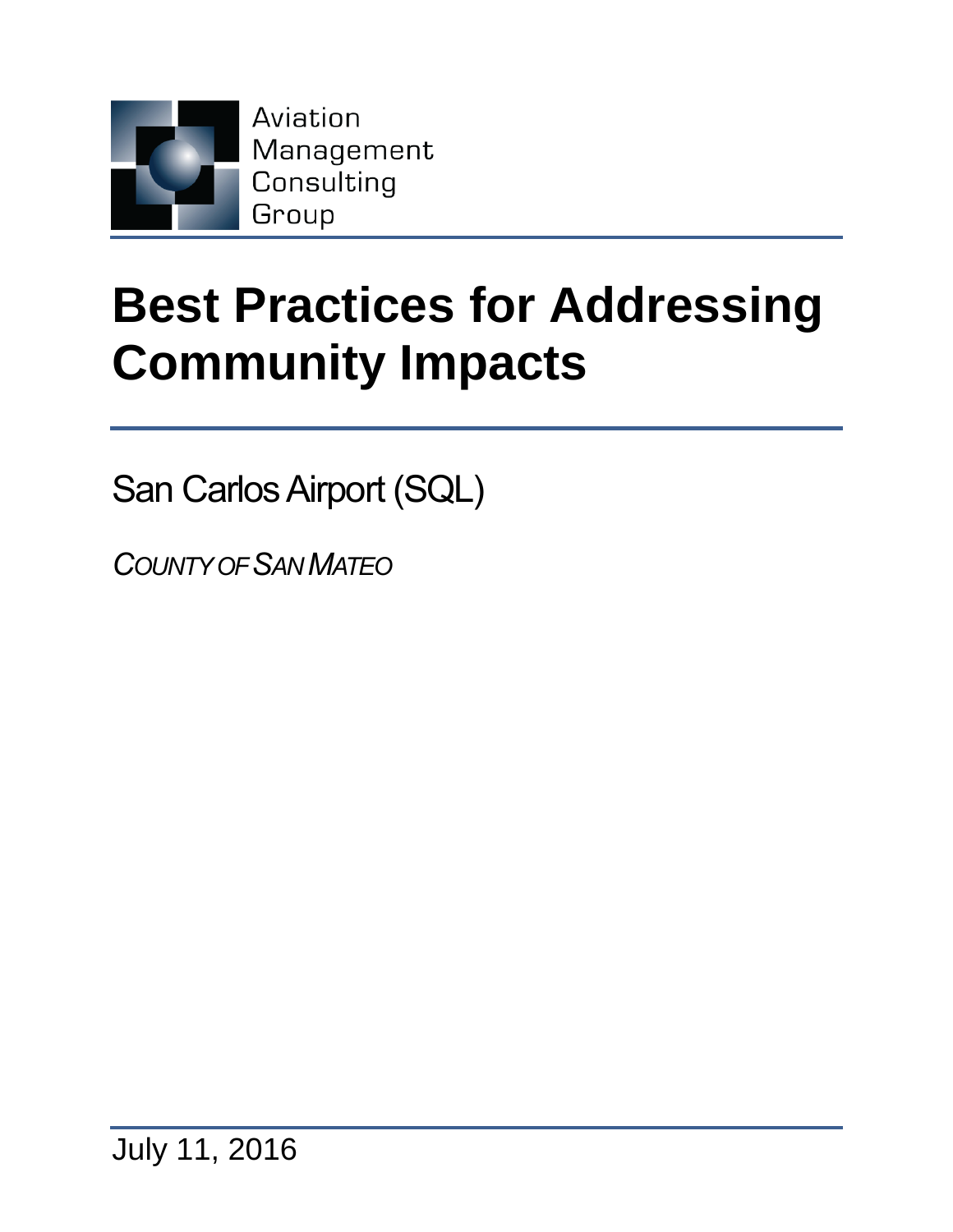

#### Aviation Management Consulting Group

July 11, 2016

Gretchen Kelly Airports Division Manager County of San Mateo 620 Airport Way San Carlos, CA 94070

RE: Best Practices for Addressing Community Impacts

Dear Ms. Kelly:

Thank you again for selecting Aviation Management Consulting Group, Inc. (AMCG) to assist the County of San Mateo (County) with the agreed upon scope of work for the San Carlos Airport (Airport).

This letter transmits the results of AMCG team's research regarding best practices used at 10 similarly situated airports to address the impacts on surrounding communities including:

- Minimum standards and related policies and/or procedures
- Financial incentives or programs for based and/or transient aircraft owners/ operators
- Financial penalties or programs for based and/or transient aircraft owners/operators
- Pilot outreach and educational programs
- Community outreach and educational programs

The AMCG team worked in conjunction with the Airport staff to identify the 10 similarly situated airports and select the best practices that would have the best chance of success at the Airport and summarized the impacts associated with each of the selected best practices.

If you have any questions or would like to discuss any aspect of this request, please feel free to contact me at (303) 792-5208.

Sincerely,

Set De Friends

Robert D. Trimborn **Consultant**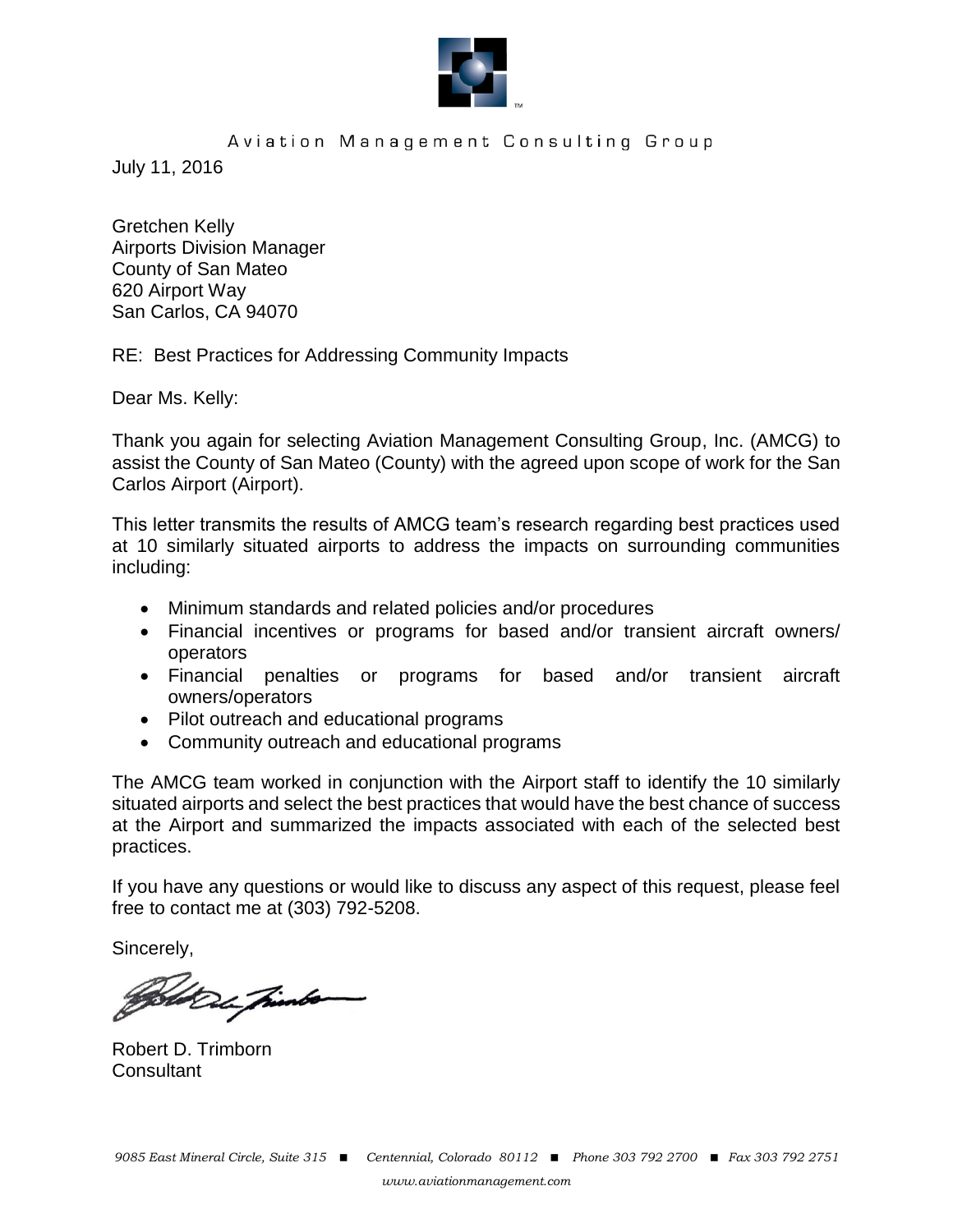

# **TABLE OF CONTENTS**

| Í.  |                |                                                                                            |
|-----|----------------|--------------------------------------------------------------------------------------------|
|     | А.<br>В.<br>C. |                                                                                            |
| II. |                |                                                                                            |
|     | Α.             | Minimum Standards and Related Polices and Procedures  4                                    |
|     | В.             | Financial incentives (programs) for based and/or transient aircraft owners/<br>$2^{\circ}$ |
|     | C.             | Financial penalties (programs) for based and/or transient aircraft owners/<br>2.           |
|     | D.             | Pilot outreach and educational programs Error! Bookmark not defined.<br>1                  |
|     |                | $\mathcal{P}$                                                                              |
|     | Е.             | Community outreach and educational programsError! Bookmark<br>not                          |
|     |                | defined.                                                                                   |
|     |                | 2.<br>14                                                                                   |
|     |                |                                                                                            |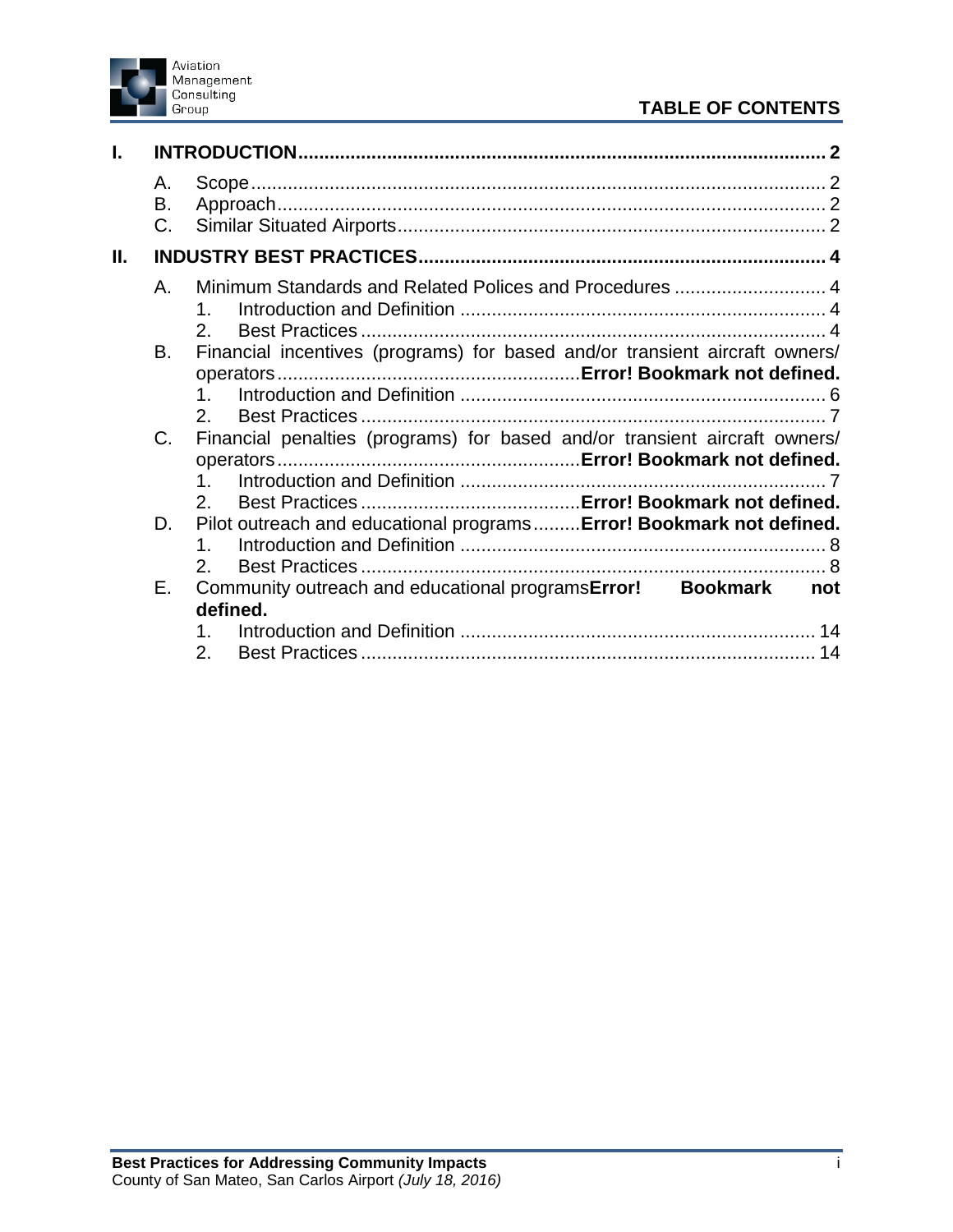



## <span id="page-3-0"></span>**I. INTRODUCTION**

## <span id="page-3-1"></span>**A. Scope**

The AMCG team researched, identified, and summarized best practices at 10 similarly situated airports to address the impacts on surrounding communities including:

- $\triangleright$  minimum standards and related policies and/or procedures;
- $\triangleright$  financial incentives (programs) for based and/or transient aircraft owners/ operators;
- $\triangleright$  financial penalties (programs) for based and/or transient aircraft owners/operators;
- $\triangleright$  pilot outreach and educational programs; and
- $\triangleright$  community outreach and educational programs.

The team, worked in conjunction with the Airport staff to identify the 10 similarly situated airports and select the best practices that could have the best chance of success at the Airport. The AMCG team summarized the: 1) pros (advantages) and cons (disadvantages), 2) potential consequences, and/or 3) financial impacts associated with each of the selected best practices.

## <span id="page-3-2"></span>**B. Approach**

To achieve the scope of work, AMCG completed the following work plan: 1) identified airports with extensive pilot and community outreach programs; 2) worked with Airport staff to identify airports to be used in the study group; 3) researched and obtained best practices that correlated to the five broad categories listed in the scope of services; 4) analyzed and consolidated best practices data obtained from the airports and selected the best practices that could have the best chance of success at the Airport; and 5) summarized the impacts associated with each of the selected best practices.

## <span id="page-3-3"></span>**C. Similarly Situated Airports**

AMCG worked in conjunction with Airport staff to identify the 10 airports listed below that have well established pilot and community outreach programs. Airports were not necessarily chosen based on the airport's physical attributes, but rather based upon the set and setting (i.e. location within a highly urbanized environment and/or surrounded by high noise sensitive areas). That said, there was some emphasis placed on airports located in the San Francisco Bay area due to the unique nature of the airspace and the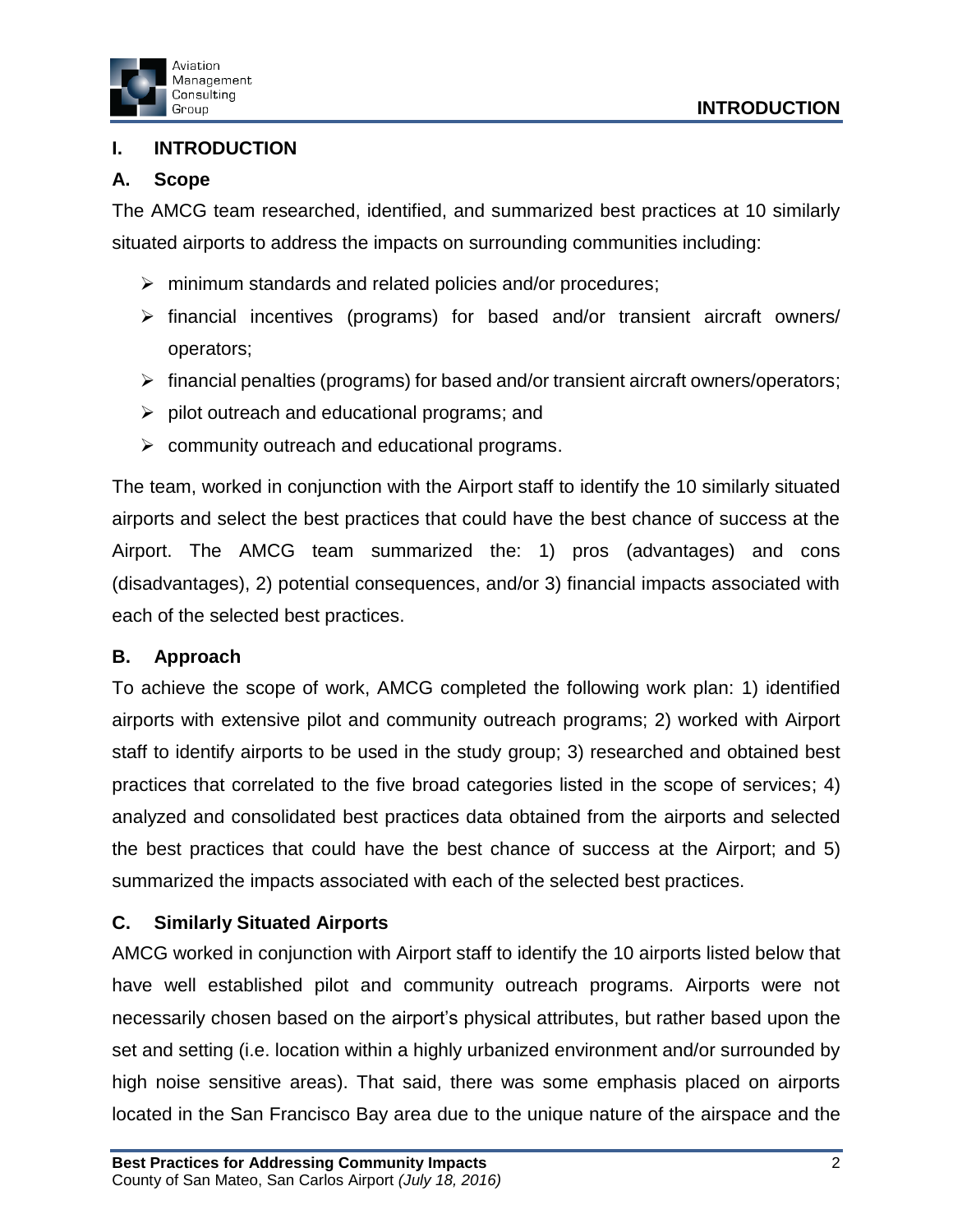

commonality of the noise/operational issues. The 10 similarly situated airports are as follows:

- 1. Buchanan Field (CCR) Concord, California
- 2. Chicago Executive Airport (PWK) Wheeling, Illinois
- 3. Daugherty Field (LGB) Cong Beach, California
- 4. Fort Lauderdale Executive Airport (FXE) Fort Lauderdale, Florida
- 5. Hayward Executive Airport (HWD) Hayward, California
- 6. Livermore Municipal Airport (LVK) Livermore, California
- 7. Monterey Regional Airport (MRY) Monterey, California
- 8. Morristown Municipal Airport (MMU) Morristown, New Jersey
- 9. Santa Monica Municipal Airport (SMO) Santa Monica, California
- 10. Truckee Tahoe Airport (TRK) Truckee, California

- 
- 
- 

- 
- 
- 
- 
- <span id="page-4-0"></span>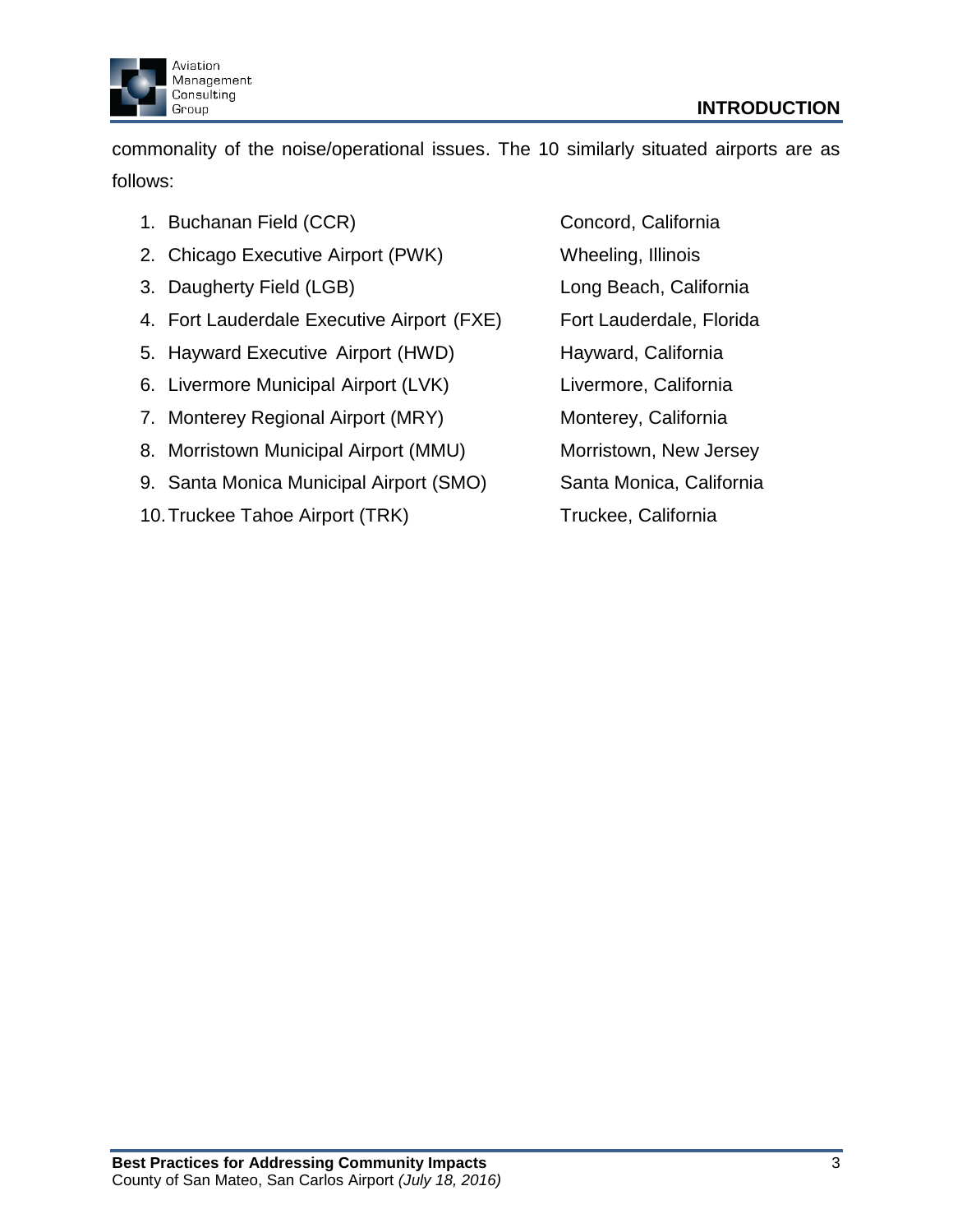

# **II. INDUSTRY BEST PRACTICES**

## <span id="page-5-0"></span>**A. Minimum Standards and Related Policies and Procedures**

<span id="page-5-1"></span>*1. Introduction and Definition*

Minimum standards establish the minimum requirements and qualifications that must be met as a condition for the right to conduct a commercial aeronautical activity. In essence, by providing consistent threshold requirements and qualifications, minimum standards "level the playing field" and promote "fair competition" among operators. AMCG reviewed minimum standards and/or related policies and procedures that would have a bearing on addressing community impacts. Generally speaking, minimum standards address "onairport" commercial aeronautical activities and do not address issues related to off-airport impacts. However, there are certain elements of minimum standards that have a direct bearing on an airport sponsor's ability to regulate a commercial aeronautical activity and therefore could affect the overall impact of these activities on the surrounding community.

## <span id="page-5-2"></span>*2. Best Practices*

*Commercial Operations Permit* – Several airports in the study group required all commercial aeronautical activity operators (Operators) to obtain a Commercial Operations Permit (COP) prior to engaging in any commercial aeronautical activity. In addition, the COP was a prerequisite for procuring an approved lease/sublease agreement. The COP dictates the scope and scale of the permitted commercial aeronautical activity.

- $\triangleright$  Pros (Advantages) The COP should be structured to clearly define the scope and scale of a commercial aeronautical activity. Non-compliance with the provisions of the COP can be dealt with in an expeditious manner through fines and/or revocation.
- $\triangleright$  Cons (Disadvantages) A COP program increases the administrative and enforcement responsibilities of the Airport's management and staff.
- $\triangleright$  Potential Consequences The COP provides greater control of commercial aeronautical activities at the Airport which could result in reduced community impact.
- $\triangleright$  Financial Impacts A COP program increases Airport revenues when fees are charged for applying for, receiving, and renewing a COP and would offset any associated Airport's operating costs.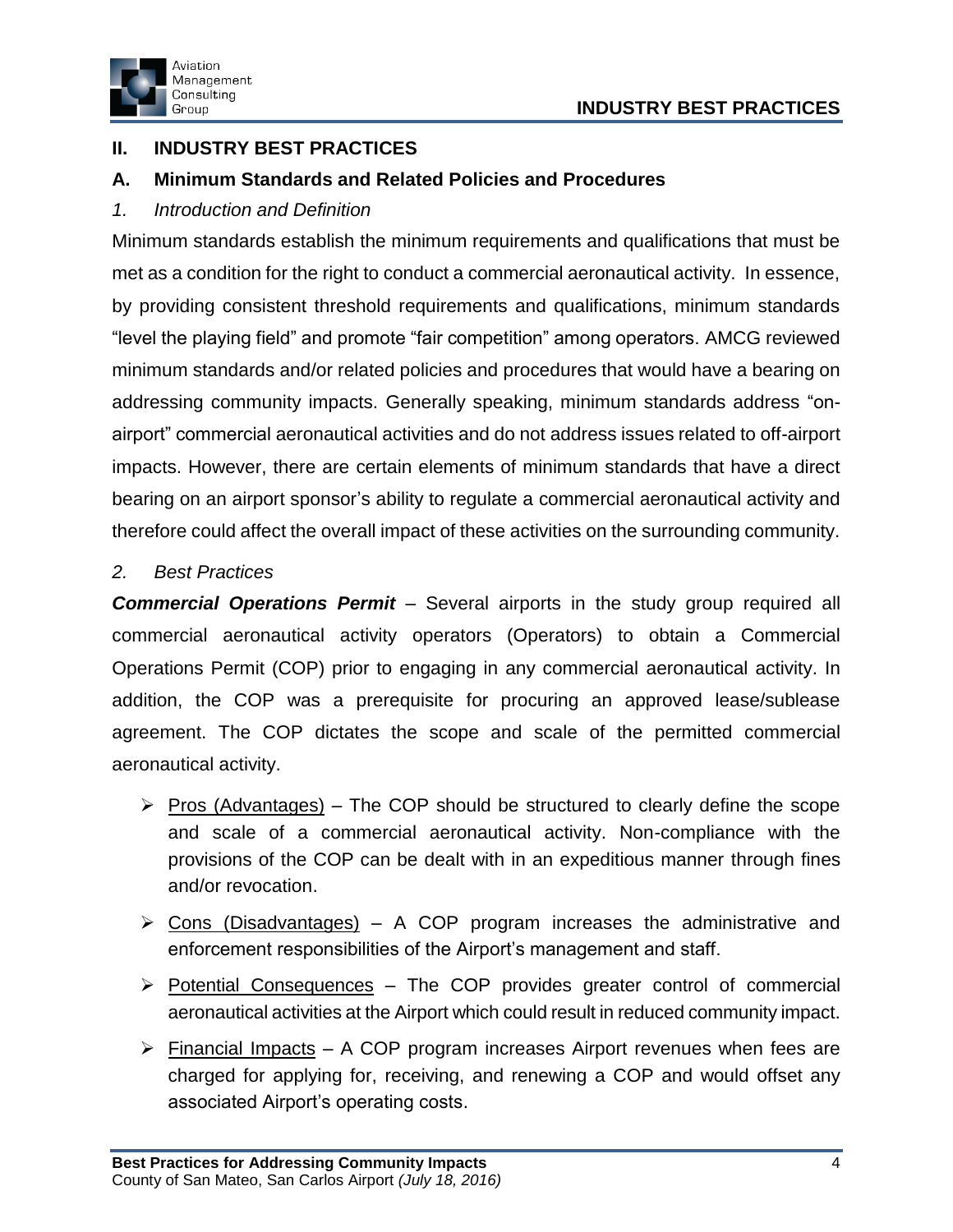

*Lease or Sublease Agreement* – Almost all of the airports in the study group required Operators to have a place of business on the airport and must lease or sublease sufficient land and improvements (and, if necessary, construct improvements) to accommodate all of the Operator's commercial aeronautical activities.

- $\triangleright$  Pros (Advantages) All Operators would have an agreement that clearly sets forth operational conditions and requirements associated with the approved commercial aeronautical activities. In addition, this agreement would specify those activities that are not approved on the leased premises.
- $\triangleright$  Cons (Disadvantages) There were no identified disadvantages in requiring Operators to have a lease or sublease agreement.
- $\triangleright$  Potential Consequences A lease or sublease agreement enhances the contractual control the Airport would have with Operators thereby providing a greater opportunity to reduce community impact.
- $\triangleright$  Financial Impacts A lease or sublease agreement requirement increases Airport revenues when fees are charged for applying for a lease or approval of a sublease. In addition, Airport revenues would increase from the leasing of additional Airport land and improvements.

*Minimum Standards* – A preponderance of the airports established minimum standards that must be met by any entity desiring to engage in one or more commercial aeronautical activities at the airport.

- $\triangleright$  Pros (Advantages) Minimum standards will encourage and promote: 1) safety and security, 2) the consistent provision of high quality commercial products, services, and facilities, 3) the orderly development of land and high quality Improvements, and 4) the economic health of the Airport.
- $\triangleright$  Cons (Disadvantages) Minimum standards increases the administrative and enforcement responsibilities of the Airport's management and staff.
- $\triangleright$  Potential Consequences Minimum standards will assist with the management of commercial aeronautical activities at the Airport and associated community impacts. Some Operators unwilling or unable to meet the minimum standards may stop providing certain commercial aeronautical activities at the Airport.
- $\triangleright$  Financial Impacts The Airport's operating costs associated with the development, implementation, and administration of the minimum standards would increase.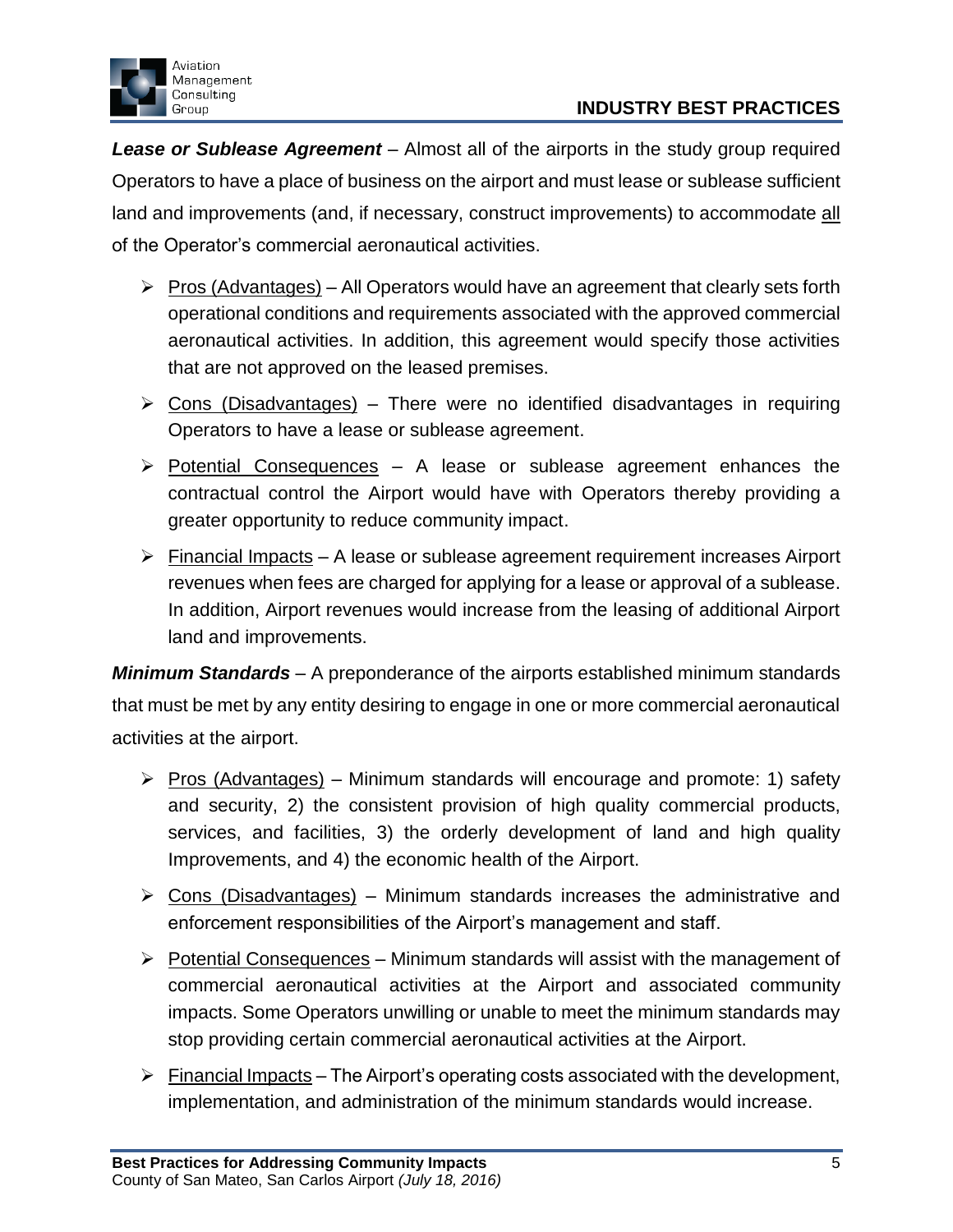

*Noise Abatement Compliance* – One airport inserted a provision in agreements with Operators that required the Operators to comply with the airport's noise abatement program and required Operators to advise the Operator's sublessees and customers of the airport's noise abatement program.

- $\triangleright$  Pros (Advantages) This type of contractual requirement may facilitate Operator's becoming proactive participants in the Airport's noise abatement program.
- $\triangleright$  Cons (Disadvantages) The enforceability of this contractual provision could be challenged.
- $\triangleright$  Potential Consequences Increased awareness and participation in the Airport's noise abatement program could result in a better educated pilot community thereby reducing community impact and reducing noise complaints.
- $\triangleright$  Financial Impacts The Airport's operating costs associated with the enforcing this provision could increase. Further, if legally challenged, the Airport could face increased legal fees.

## **B. Financial Incentive Programs**

## <span id="page-7-0"></span>*1. Introduction and Definition*

<span id="page-7-1"></span>Financial incentive programs are used to encourage based and/or transient aircraft owners/operators to voluntarily agree to participate in an airport's noise abatement program. Usually, a specific program relates to complying with a singular element of a noise abatement program such as agreeing not to operate within the voluntary curfew hours. The airport would offer a reduction in rent or fees to participants in the program. These programs are extremely rare in the airport industry. Of the ten subject airports, only one airport had a financial incentive program (funding was provided through other funding sources, not aeronautical revenues). The implementation of a financial incentive program requires careful analysis and legal review to ensure that it is not in violation of FAA Airport Sponsor Assurances or federal or state legal requirements.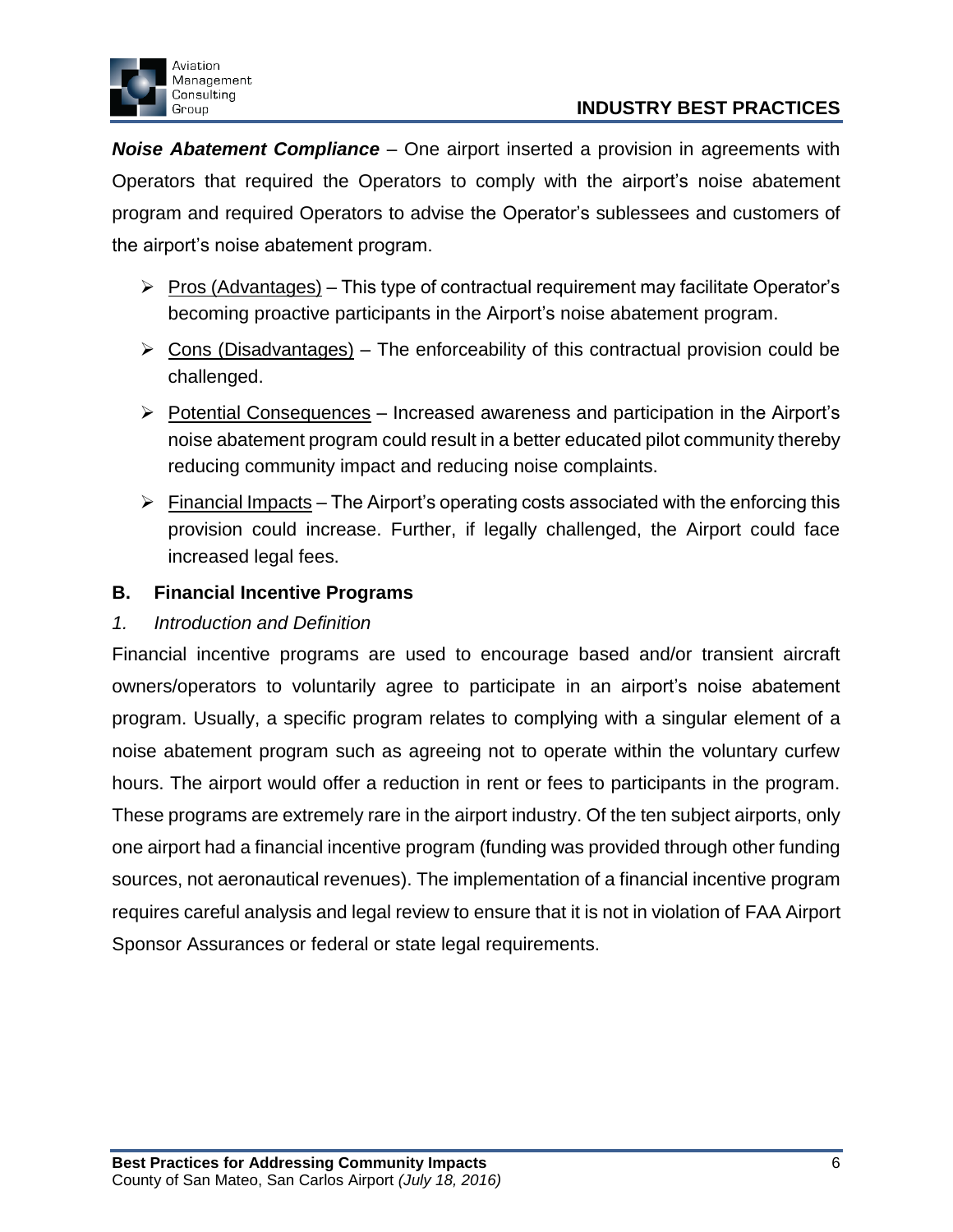# **INDUSTRY BEST PRACTICES**



## *2. Best Practices*

*Curfew Financial Incentives* – One airport offered financial incentives to hangar tenants who voluntarily agreed to participate in the airport's fly quiet program. The hangar tenant receives a reduction in rent for compliance with voluntary night time curfew restrictions on arrivals and departures. The rent reduction is facilitated through a month-to-month hangar agreement addendum. Hangar tenants can opt-in to the program by choosing to participate in one of the following two programs: 1) If the hangar tenant chooses to adhere to a voluntary curfew on all arrivals and departures beginning at 11:00 p.m. and ending at 6:00 a.m. local time (daily), the airport credits the tenant's monthly hangar bill \$0.02 per square foot and 2) If the hangar tenant chooses to adhere to a voluntary curfew on all arrivals and departures beginning at 10:30 p.m. and ending at 6:30 a.m. local time (daily), the airport credits the tenant's monthly hangar bill \$0.04 per square foot.

- $\triangleright$  Pros (Advantages) This type of program can reduce community impact associated with aircraft noise. In addition, noise complaints related to late night and early aircraft arrivals and departures should reduce.
- $\triangleright$  Cons (Disadvantages) The Airport would need to develop, implement, and administer a system to monitor compliance with the program.
- $\triangleright$  Potential Consequences Expectations by the community of significant reduction in late night and early aircraft arrivals and departures higher than reality.
- $\triangleright$  Financial Impacts The Airport's operating costs associated with administering this program would increase.

## **C. Financial Penalty Programs**

## <span id="page-8-0"></span>*1. Introduction and Definition*

AMCG reviewed the rules and regulations and related ordinances of the airports in the study group to determine if a given airport had financial penalties tied to restrictions designed to address operational impacts on surrounding communities (e.g., financial penalties are imposed on based and/or transient aircraft owners/operators who do not comply with operational restrictions established and enforced by ordinance). These operational restrictions could include maximum allowable noise limits, mandatory curfew, operational restrictions (such as restrictions on touch-and-go takeoffs and landings), etc.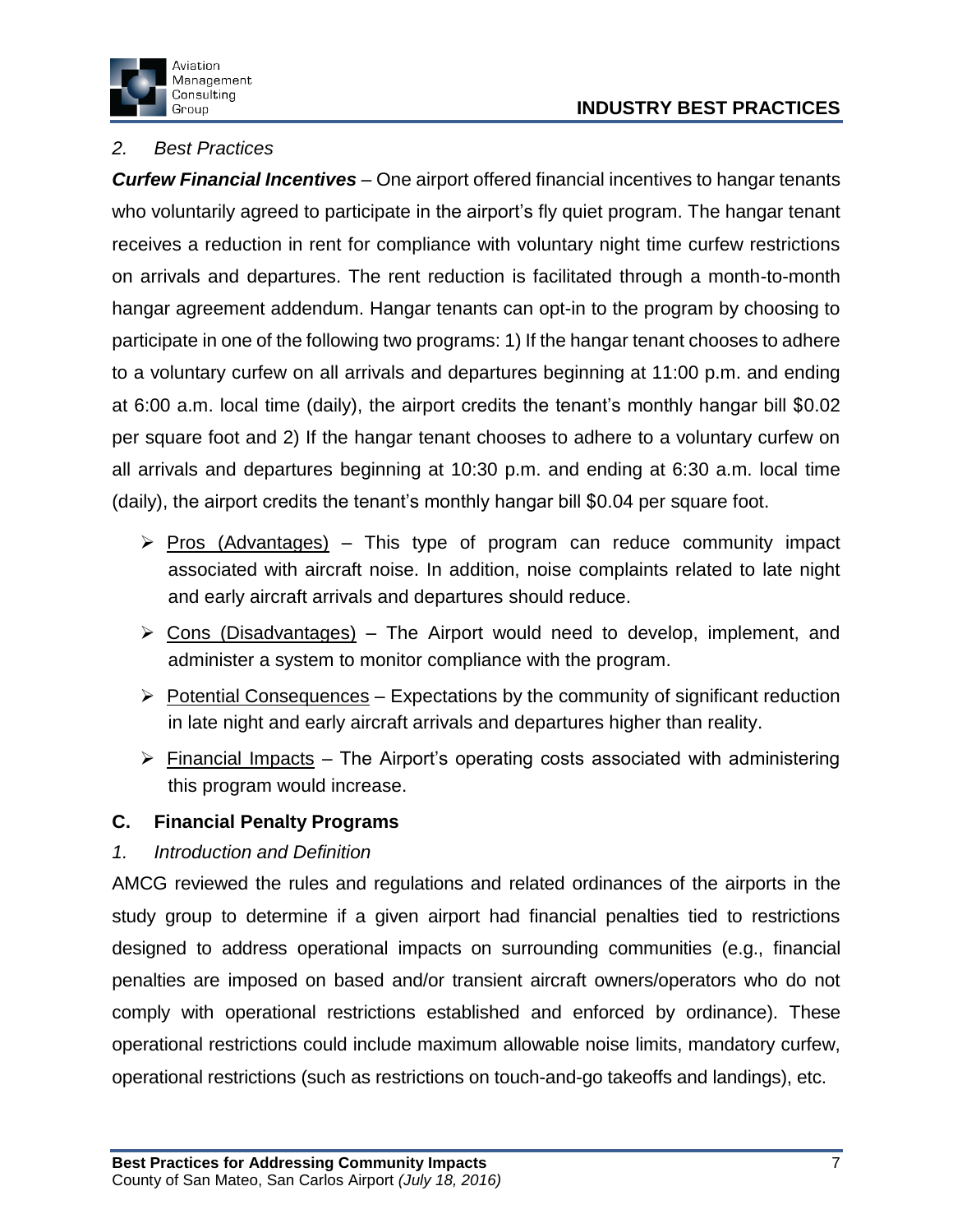

# **INDUSTRY BEST PRACTICES**

AMCG determined that all of the operational restrictions enforced by ordinance at the airports in the study group were enacted prior to the adoption of the 1990 Airport Noise and Capacity Act (ANCA). ANCA "froze" existing operational restrictions and put in place a requirement that any airport sponsor desiring to implement an operational restriction based on noise impacts must first complete a 14 CFR Part 161 study (Part 161 study) to quantify its impact on the national air transportation system. A Part 161 study is a long and onerous process with little chance of a success. To date, only two airports have successfully completed a Part 161 study and implemented FAA approved operational restrictions. One is located in a national park, while the other is located in Florida (the airport successfully banned noisy Stage I and Stage II business jets).

As a result, AMCG could not identify or recommend best practices related to financial penalties for non-compliance that were adopted after the enactment of ANCA. Any such "best practice" would require the successful outcome of a Part 161 study.

## **D. Pilot Outreach/Educational Programs**

## <span id="page-9-0"></span>*1. Introduction and Definition*

Virtually all airports in the study group maintain proactive and extensive noise management and pilot outreach programs. Pilot outreach and educational programs are fundamentally designed to reduce noise and operational impacts on the community by raising awareness within the pilot community.

## <span id="page-9-1"></span>*2. Best Practices*

*Noise Management Programs* – Most airports in the study group have established comprehensive "Good Neighbor/Fly Neighborly" noise management programs designed to encourage pilots to mitigate negative impacts from aircraft operations. The programs enhance the airport's compatibility within the surrounding community through consistent compliance with recommended noise abatement procedures.

These types of comprehensive noise management programs take a holistic approach to noise abatement. They take recommended and voluntary procedures and incorporate them into a positive message that encourages pilots to think of themselves as a "good neighbor" and to be ever cognizant of impacts caused by aircraft noise on the "neighbors" around the airport.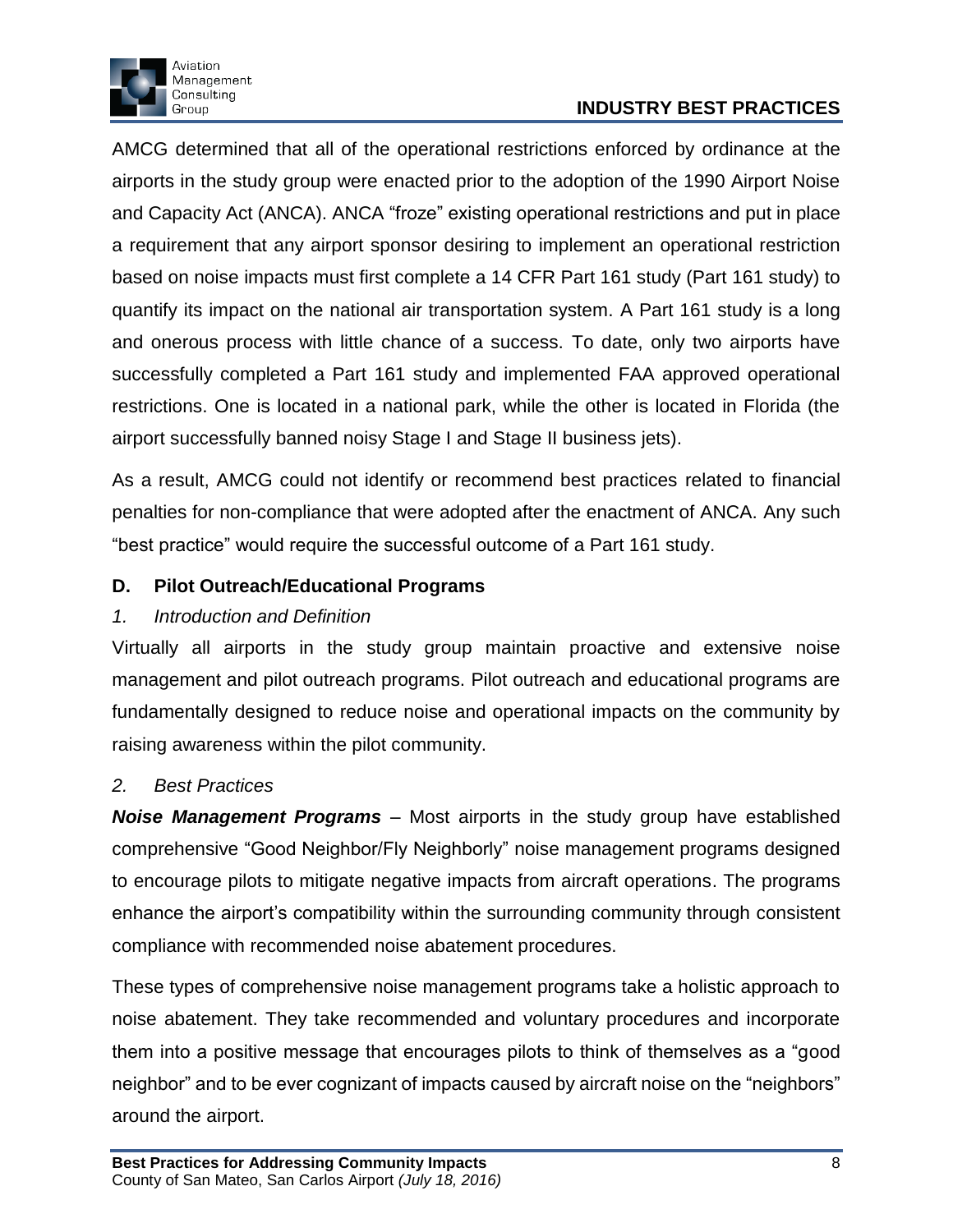



- $\triangleright$  Pros (Advantages) Implementation (or ongoing administration) of noise abatement programs improve compliance with noise abatement procedures, reduces community impact, and reduces noise/operational complaints.
- $\triangleright$  Cons (Disadvantages) No disadvantages could be identified in the establishment of such programs.
- $\triangleright$  Potential Consequences Communities knowledge of noise abatement programs can lead to a perception of ongoing violation of noise abatement procedures and lack of responsiveness of staff.
- $\triangleright$  Financial Impacts The Airport's operating costs associated with administering this program would increase.

*Noise Abatement Program Website* – Virtually all of the airports in the study group emphasized the importance of a comprehensive website that serves as the foundation for each airport's noise management program and pilot outreach/education programs. The websites contain detailed information related to the airport including pilot information, community section, noise management program, and related links to regulatory agencies and industry groups. All stressed the importance of periodic website updates to keep it contemporary/relevant. All the noise abatement webpages detailed operational procedures and several of the webpages posted noise abatement arrival and departure video tutorials (including helicopter procedures).

- $\triangleright$  Pros (Advantages) A properly formatted and designed website can be an invaluable resource for the Airport, aircraft operators, and the community.
- $\triangleright$  Cons (Disadvantages) No disadvantages could be identified in the development of a comprehensive website.
- $\triangleright$  Potential Consequences Airport stakeholders would be better informed about the airport, noise management program, and initiatives.
- $\triangleright$  Financial Impacts The Airport's operating costs associated with developing, implementing, and administering the website would increase.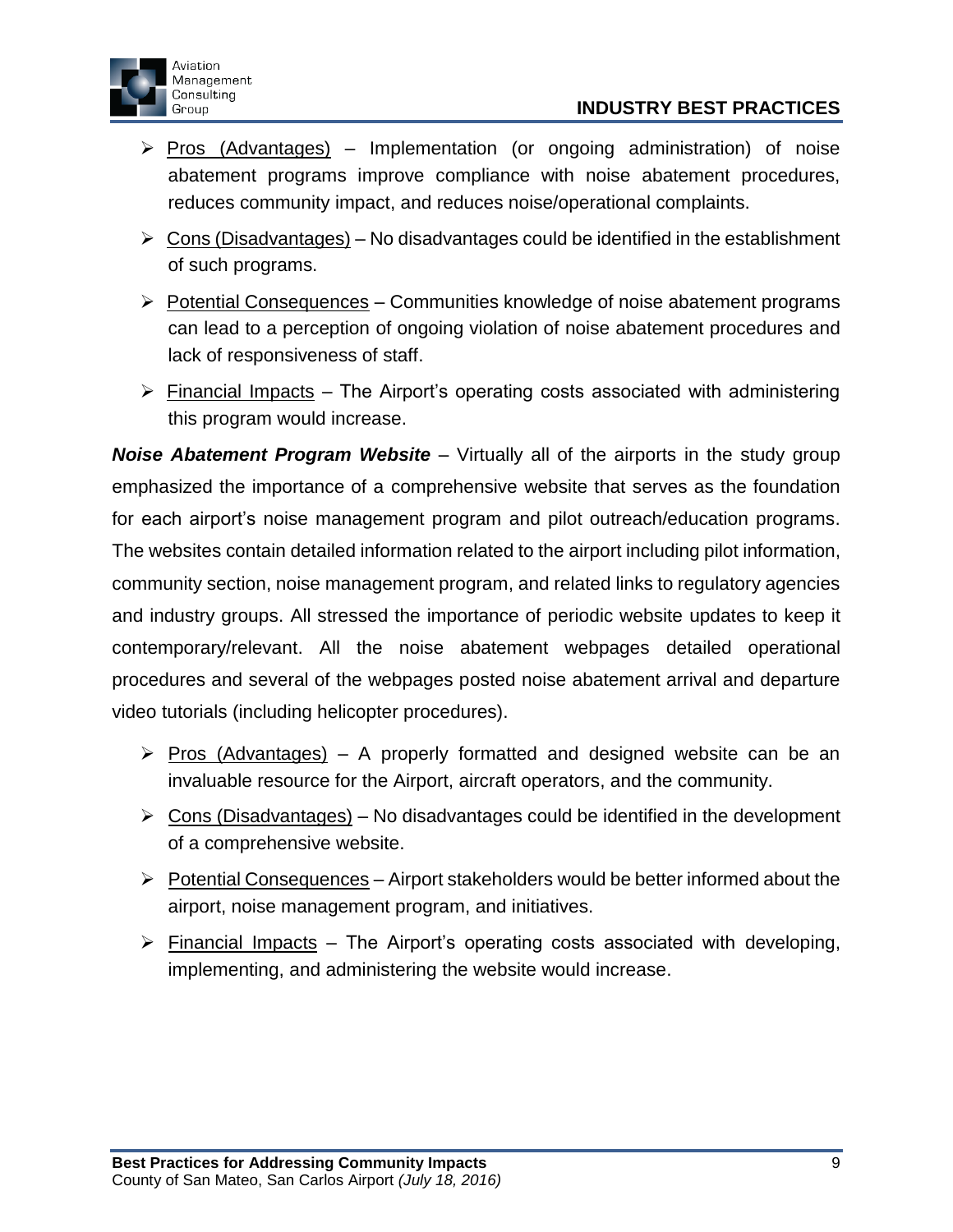



*Pilot Communications* – One airport in the study group developed extensive email lists comprised of aeronautical stakeholder groups including: transient operators, based tenants, and commercial operators. Airport staff routinely sends email "blasts" with "customized" messages – very effective, real time outreach tool.

- $\triangleright$  Pros (Advantages) This communication effort allows Airport management to easily communicate with Airport stakeholders on a wide-range of issues and improves transparency and accessibility.
- $\triangleright$  Cons (Disadvantages) No disadvantages could be identified in a stakeholder communication program.
- $\triangleright$  Potential Consequences Communication with Airport stakeholders creates an informed Airport stakeholder group. Used effectively, this program helps to eliminate "surprises" and improves overall relationships between airport management and airport stakeholders.
- $\triangleright$  Financial Impacts The Airport's operating costs associated with developing, implementing, and administering the stakeholder communication program would increase.

*Social Media Outreach Program* – Many of the airports in the study group employed extensive use of social media (e.g., Facebook, Twitter, etc.) to facilitate outreach programs. Content was developed to inform and educate pilots regarding the Airport and noise management program. It was stressed by the airports that a social media site should be monitored and updated on a routine basis.

- $\triangleright$  Pros (Advantages) Social media is a cost effective, personal, and more dynamic than other mediums. Facebook in particular has become a great platform for reaching a target audience. It provides an effective and modern vehicle to communicate effectively with a wide-range of airport stakeholders.
- $\triangleright$  Cons (Disadvantages) The time, effort, and energy to maintain the social media campaign.
- $\triangleright$  Potential Consequences Communication with Airport stakeholders creates an informed Airport stakeholder group.
- $\triangleright$  Financial Impacts The Airport's operating costs associated with developing, implementing, and administering the social media outreach program would increase.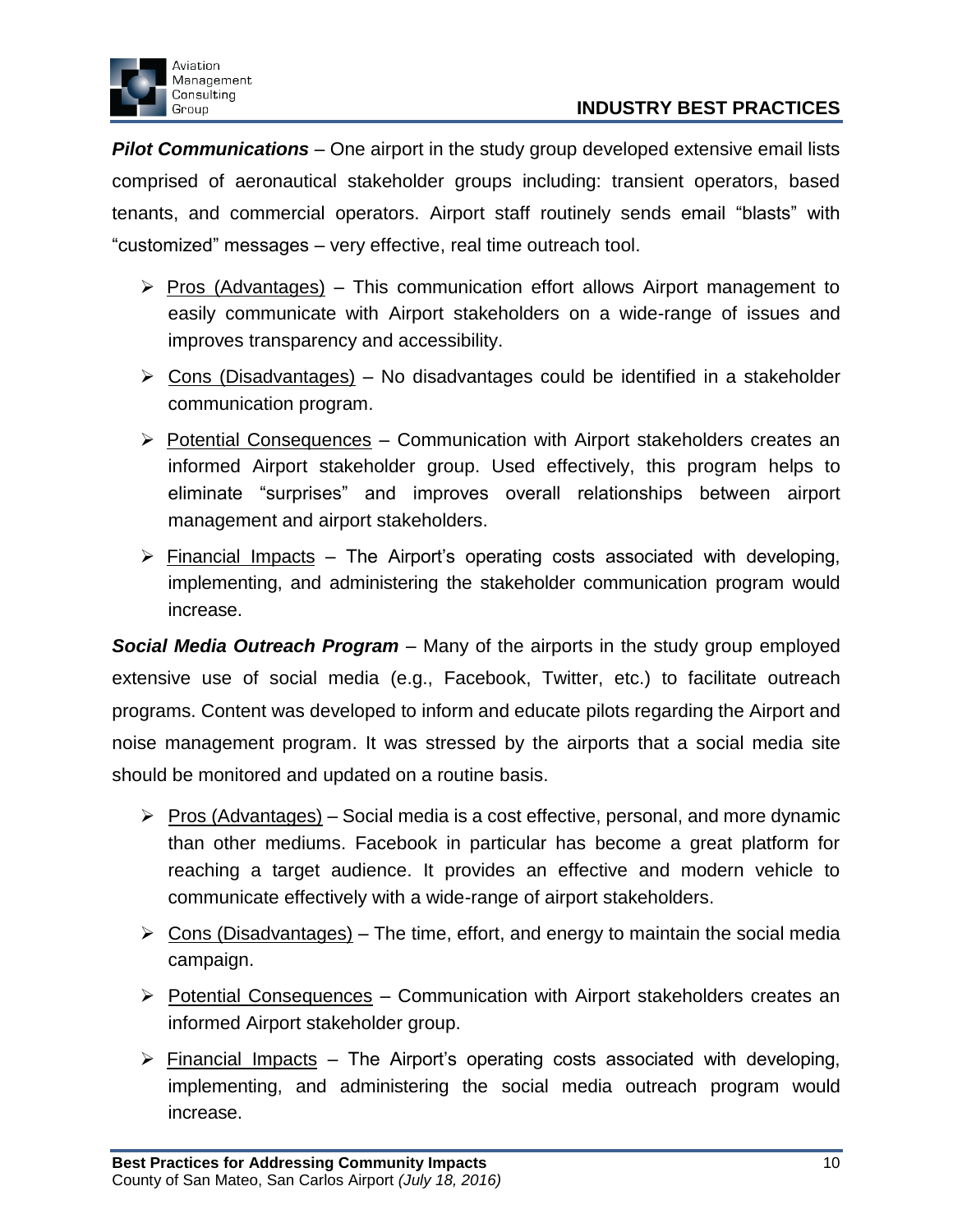

*New Pilot Communications* – Airport staff attempts to make personal contact with all new based & transient pilots/operators (including student pilots and instructors) to brief them on the noise abatement program and the airport's fly neighborly program.

- $\triangleright$  Pros (Advantages) Personal contact is still one of the most effective ways to reach people. It's an effective and meaningful way of educating pilots.
- $\triangleright$  Cons (Disadvantages) The time, effort, and energy to conduct the outreach effort, as this type of program is more labor intensive then other outreach programs.
- $\triangleright$  Potential Consequences The program improves relationships with aircraft operators, enhances compliance with recommended procedures, and increases the likelihood of reduced noise complaints.
- $\triangleright$  Financial Impacts The Airport's operating costs associated with developing, implementing, and administering the new pilot communications would increase.

*Pilot Deviation Communications* – Several of the airports in the study group contacted pilots that deviated from recommended noise abatement procedures and/or generated noise complaints. Staff discusses the incident with the pilot and works with the pilot to develop compliant procedures, if possible.

- $\triangleright$  Pros (Advantages) The outreach program educates pilots on the airport's noise abatement program, enhanced compliance with noise abatement procedures, and reduces future noise impacts.
- $\triangleright$  Cons (Disadvantages) The time, effort, and energy to conduct the outreach effort, as this type of program is more labor intensive then other outreach programs. A flight tracking system (or other aircraft monitoring protocol) would need to be deployed and monitored to accurately assess compliance.
- $\triangleright$  Potential Consequences The outreach program increases the likelihood of reduced noise complaints.
- $\triangleright$  Financial Impacts The Airport's operating costs associated with developing, implementing, and administering the outreach would increase.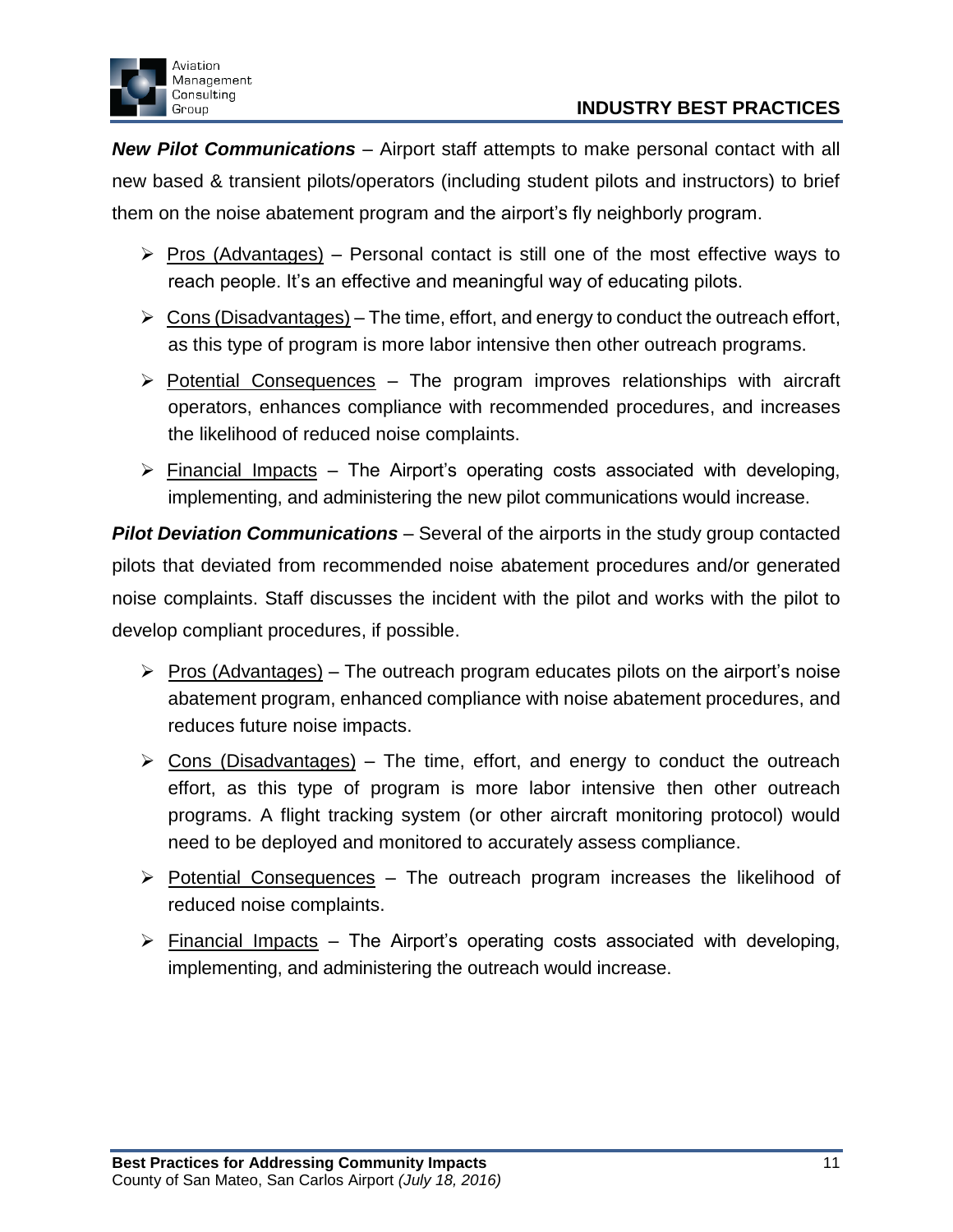



*Noise Abatement Ambassador Program* – Several airports in the study group uses FBOs/SASOs to help promote/educate tenants & customers regarding the airport's noise abatement/fly neighborly program.

- $\triangleright$  Pros (Advantages) Utilization of FBOs/SASOs to promote the noise abatement program improves and expands the airport's capability to outreach to airport users. Further, this effort makes FBOs/SASOs part of the overall noise management program and good neighbor efforts.
- $\triangleright$  Cons (Disadvantages) Use of FBOs/SASOs reduces the control of the outreach "message".
- $\triangleright$  Potential Consequences Expanded outreach effort, reduced noise impacts, reduction in noise complaints.
- $\triangleright$  Financial Impacts The Airport's operating costs associated with outreach would decrease.

*Noise Management Staff Position* – Several airports in the study group have implemented a dedicated noise management position that handles noise/operational issues, makes personal contact with pilots and community members, and spearheads related outreach initiatives.

- $\triangleright$  Pros (Advantages) Having a dedicated noise management position allows focused efforts on development, implementation, and administration of the Airport's noise management program. This should result in improved communications and pilot (and community) outreach.
- $\triangleright$  Cons (Disadvantages) Allocation of personnel resources from other important airport management, administration, and operation tasks.
- $\triangleright$  Potential Consequences Consistent administration of noise abatement program and associated outreach efforts.
- $\triangleright$  Financial Impacts The Airport's personnel costs associated with the compensation and benefits would increase.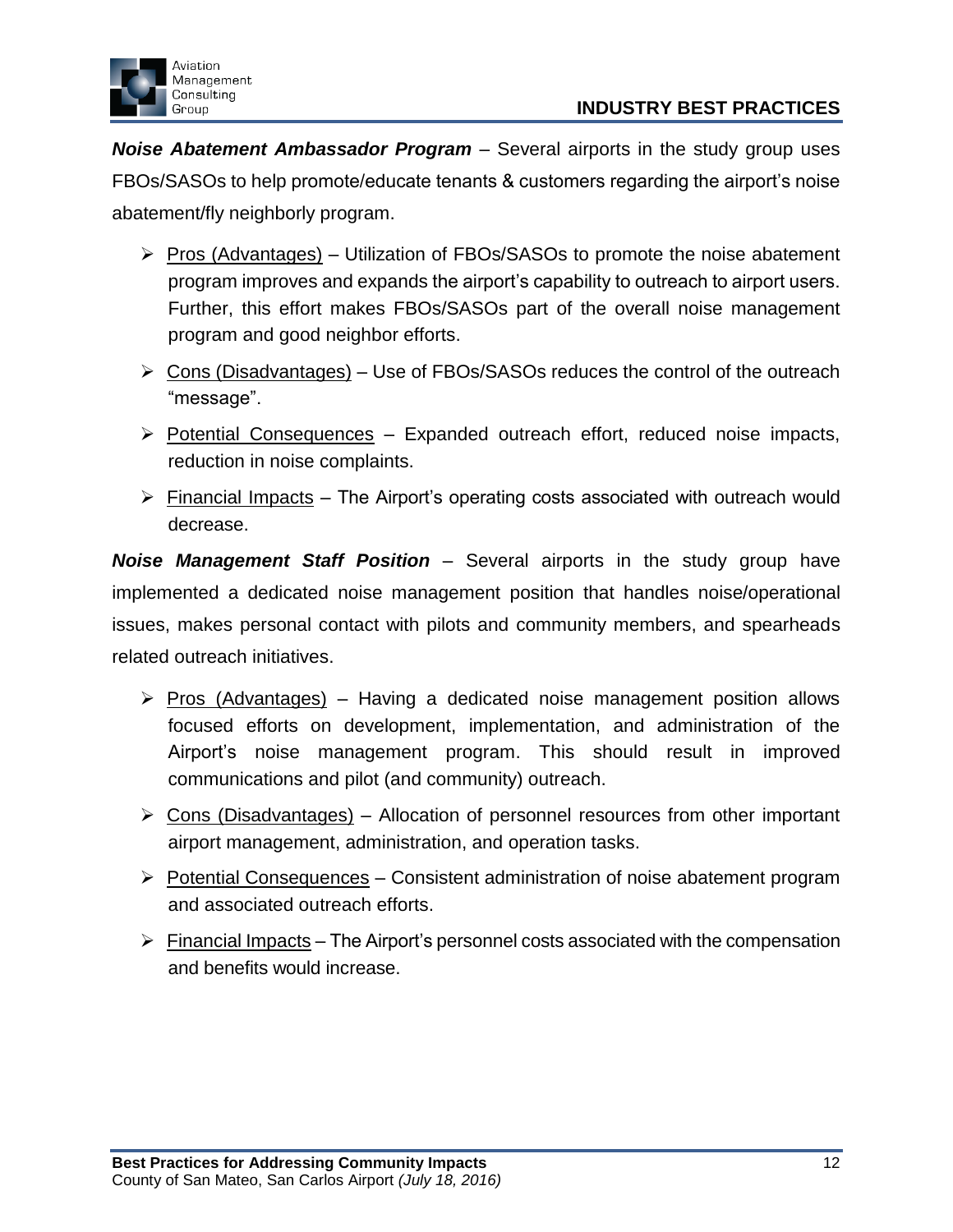

*Noise Abatement Promotional Materials* – At one airport in the study group, airport operations staff distributes airport logo water bottles to transient pilots. The bottle contains the airport's noise abatement handout. Pilots get a "free" bottle and are informed about the noise abatement procedures at the same time – very successful program.

- $\triangleright$  Pros (Advantages) This noise abatement promotion program is an effective way of making personal contact with airport users and educating pilots on the Airport's noise abatement procedures.
- $\triangleright$  Cons (Disadvantages) No disadvantages associated with this program were identified.
- $\triangleright$  Potential Consequences This practice can develop greater awareness and understanding of the noise abatement program, improved compliance with noise abatement procedures, and reduce noise complaints.
- $\triangleright$  Financial Impacts The Airport's operating costs associated with the purchase and distribution of the water bottles would increase.

Following are other identified practices associated with the subject airports

- $\triangleright$  Monthly distribution of "new" noise management flyers and posters to FBOs/SASOs that emphasize compliance with noise abatement procedures
- $\triangleright$  Publishing of monthly Airport Noise & Operations Fact Sheet as part of educational/transparency outreach efforts
- Development of an Operations Handbook, for new tenants (or subtenants), that covers a wide range of airport and operational issues including noise abatement procedures and rules and regulations.
- $\triangleright$  Hosting of a weekly tenant BBQ to maintain good relationships and disseminate information related to noise abatement, projects, and initiatives
- $\triangleright$  Development of an open, transparent, and consistent message for all user groups and homeowners.
- $\triangleright$  Development of an online prior permission form for aircraft operations during the voluntary curfew hours
- Coordination with FAA and aircraft operators to develop a "published" visual approach that used highways leading to the airport as flight path/reference points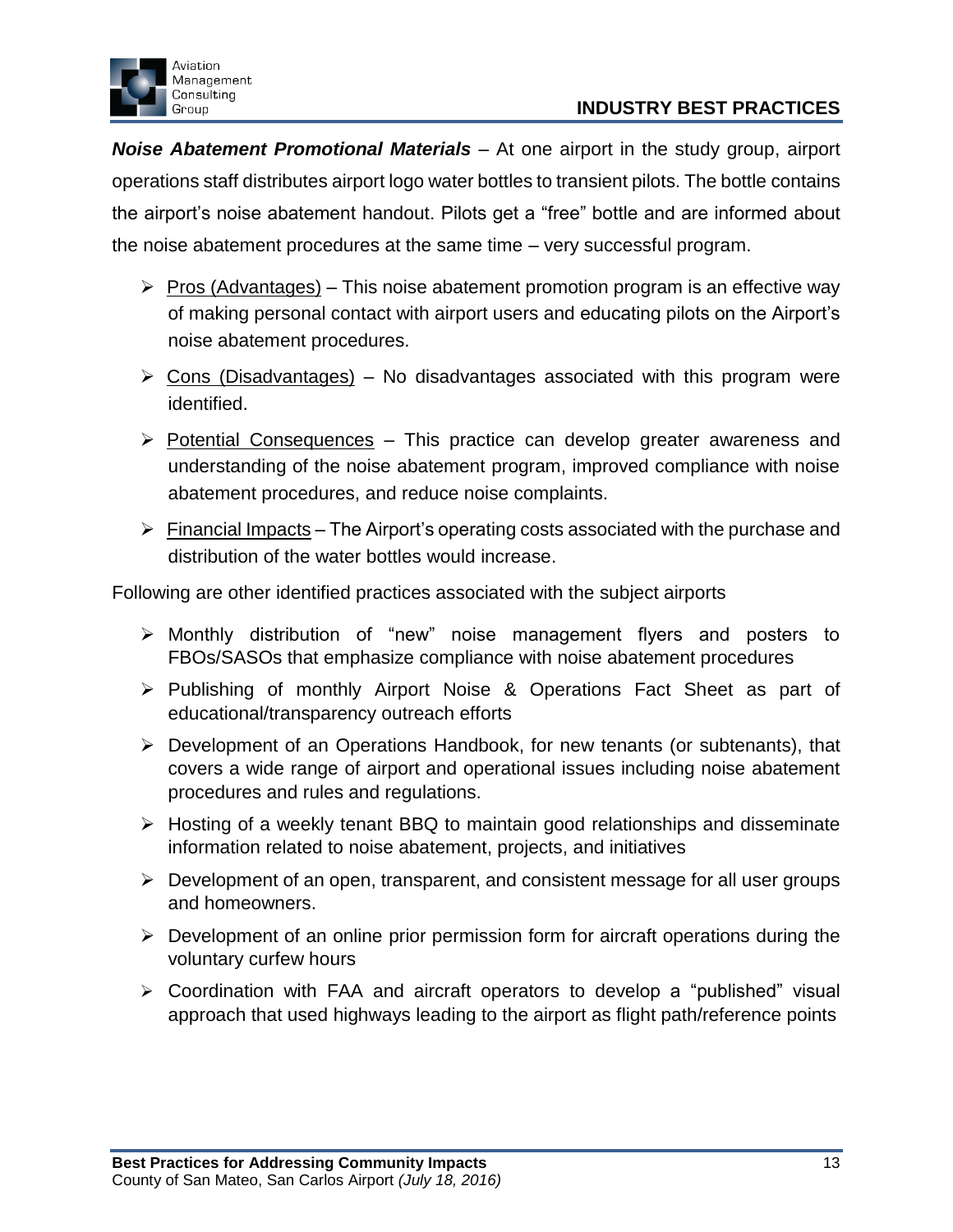



## **E. Community Outreach/Education Programs**

#### <span id="page-15-0"></span>*1. Introduction and Definition*

Virtually all airports in the study group maintain proactive and extensive community outreach programs. Community outreach and educational programs are designed to inform and engage the community regarding the airport, aircraft operations, noise management programs, and jurisdictional issues related to the airport, aircraft operations and use of airport airspace. Most of the airports in the study group have airport commissions or advisory bodies that act as sounding boards for the community on issues related to the airport. Community outreach efforts embrace extensive use of social media to reach a broad spectrum of the community.

#### <span id="page-15-1"></span>*2. Best Practices*

**Website** – Several airports in the study group created a community outreach/resource page on the airport's website that contained an extensive range of pertinent airport information including frequently asked question (FAQ) page, instructions on how to file a noise complaint, online noise complaint form, and helpful links to regulatory agencies.

- $\triangleright$  Pros (Advantages) A website provides a valuable resource and communication tool for the public on airport information and improves transparency and accessibility to Airport management and staff.
- $\triangleright$  Cons (Disadvantages) There were no disadvantages identified in the development of a community outreach/resource website.
- $\triangleright$  Potential Consequences The website facilitates a better informed community and stakeholder groups and can reduce airport management and staff workload as the answers to FAQs can be found online.
- $\triangleright$  Financial Impacts The Airport's operating costs associated with the development, implementation, and administration of the website would increase.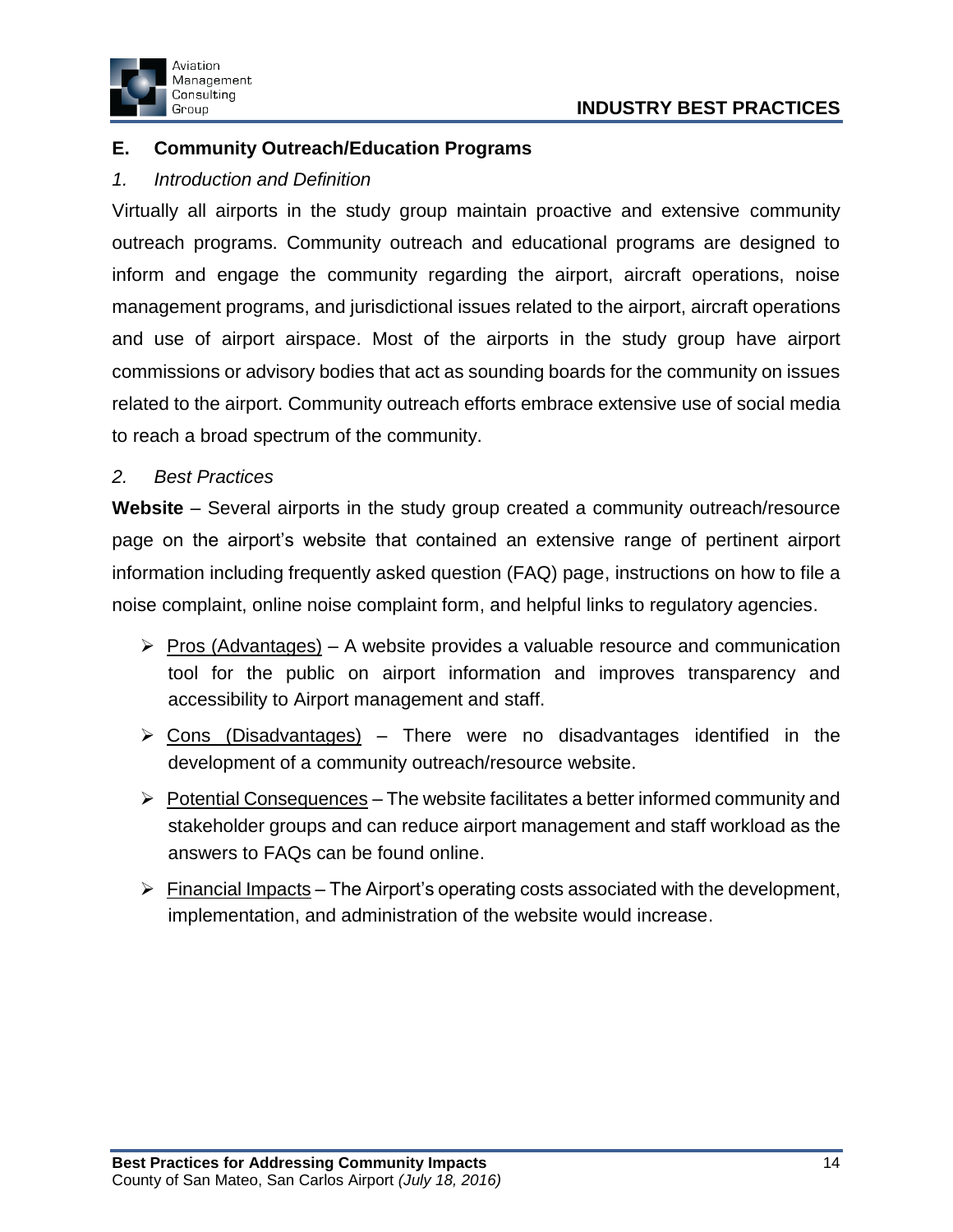

*Social Media Outreach Program* – Many of the airports in the study group have proactive social media efforts that utilize Facebook and Twitter (whichever is appropriate) to outreach to the community. Information is updated on a routine basis or when warranted by events. One airport emphasizes human interest stories related to the airport on the airport's Facebook page.

- $\triangleright$  Pros (Advantages) Social media is a modern, cost effective, personal, and dynamic form of outreach. Facebook, in particular, has become a great platform for reaching a large target audience and provides an easily accessible means to communicate effectively with a wide-range of stakeholders.
- $\triangleright$  Cons (Disadvantages) Social media efforts can be time consuming and reduce the available staff time for other Airport responsibilities.
- $\triangleright$  Potential Consequences Social media outreach program creates a better informed and educated community and stakeholder groups.
- $\triangleright$  Financial Impacts The Airport's operating costs associated with the development, implementation, and administration of a social media outreach program would increase.

**Community Email Communications** – Several airports in the study group developed extensive email lists comprised of the various community stakeholder groups and routinely sends email "blasts" notifying the community of airport events and/or initiatives.

- $\triangleright$  Pros (Advantages) Email communication is a direct and efficient communication tool to communicate with interested community members and stakeholder groups on a wide-range of issues. Email provides the ability to customize the message to the various groups and Improves transparency and accessibility to the Airport's management and staff.
- $\triangleright$  Cons (Disadvantages) The time associated with the email communication program reduces the available staff time for other Airport responsibilities.
- $\triangleright$  Potential Consequences These type of communication tools makes a better informed and educated community and helps to eliminate "surprises" and improves overall relationships between the Airport and the community.
- $\triangleright$  Financial Impacts The Airport's operating costs associated with the administration of an email communication program would increase.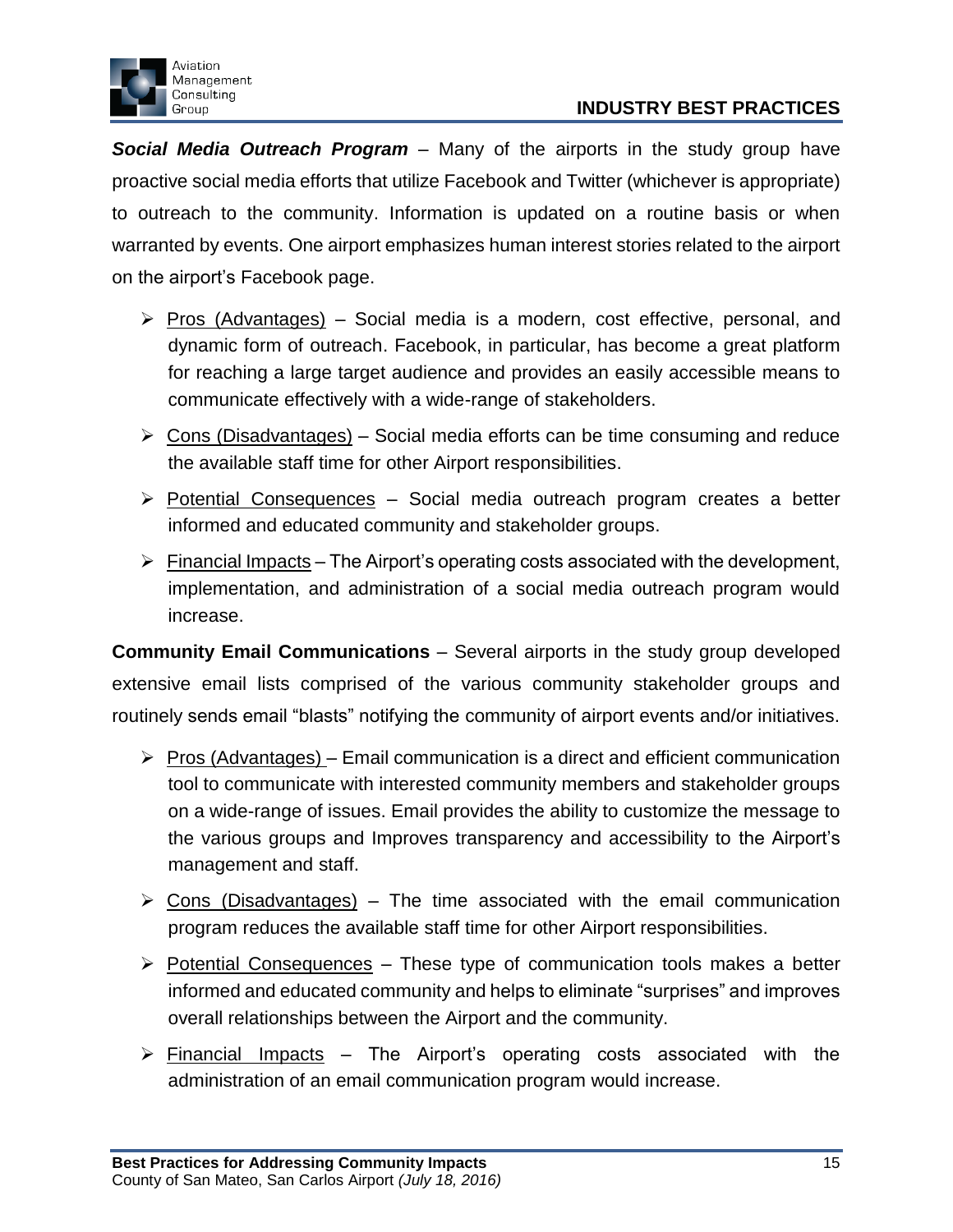



**Community Telephone and In-Person Communications** – Most airports in the study group stressed the need to call back every person who makes a noise/operational complaint promptly and, if practical, before the end of the day. Many strived to conduct face-to-face meetings and encouraged visits to the airport office to meet with airport management and staff, tour the airport, and learn about the noise management program.

- $\triangleright$  Pros (Advantages) Being responsive to community concerns and being available to the public improves the overall perception of the Airport and Airport management and staff by the community.
- $\triangleright$  Cons (Disadvantages) Other than the staff time associated with the protocol, there were no disadvantages identified related to the outreach effort.
- $\triangleright$  Potential Consequences One-on-one communication promotes greater understanding of the Airport's noise management program and jurisdictional limitations imposed by regulatory agencies.
- $\triangleright$  Financial Impacts The Airport's operating costs (e.g., personnel costs) associated with the community communication program will increase.

**Community Meetings** – Several airports in the study group had airport management and staff routinely attend community and neighborhood meetings to actively receive input and present information related to the airport and the airport's initiatives.

- Pros (Advantages**)** Direct outreach efforts with community and neighborhood groups improves the image of the Airport and Airport management and staff as being proactive to community concerns. In addition, attendance at community and neighborhood meetings enables the Airport to actively control the message and gain direct feed-back from the community and local stakeholders.
- $\triangleright$  Cons (Disadvantages) The time, effort and energy related to the outreach effort.
- $\triangleright$  Potential Consequences Consistent and transparent message between all community groups and stakeholders is essential. Failure to do so will lead to a breakdown in trust to the detriment of a community outreach program.
- $\triangleright$  Financial Impacts The Airport's operating costs (e.g., personnel costs) associated with attending community meetings will increase.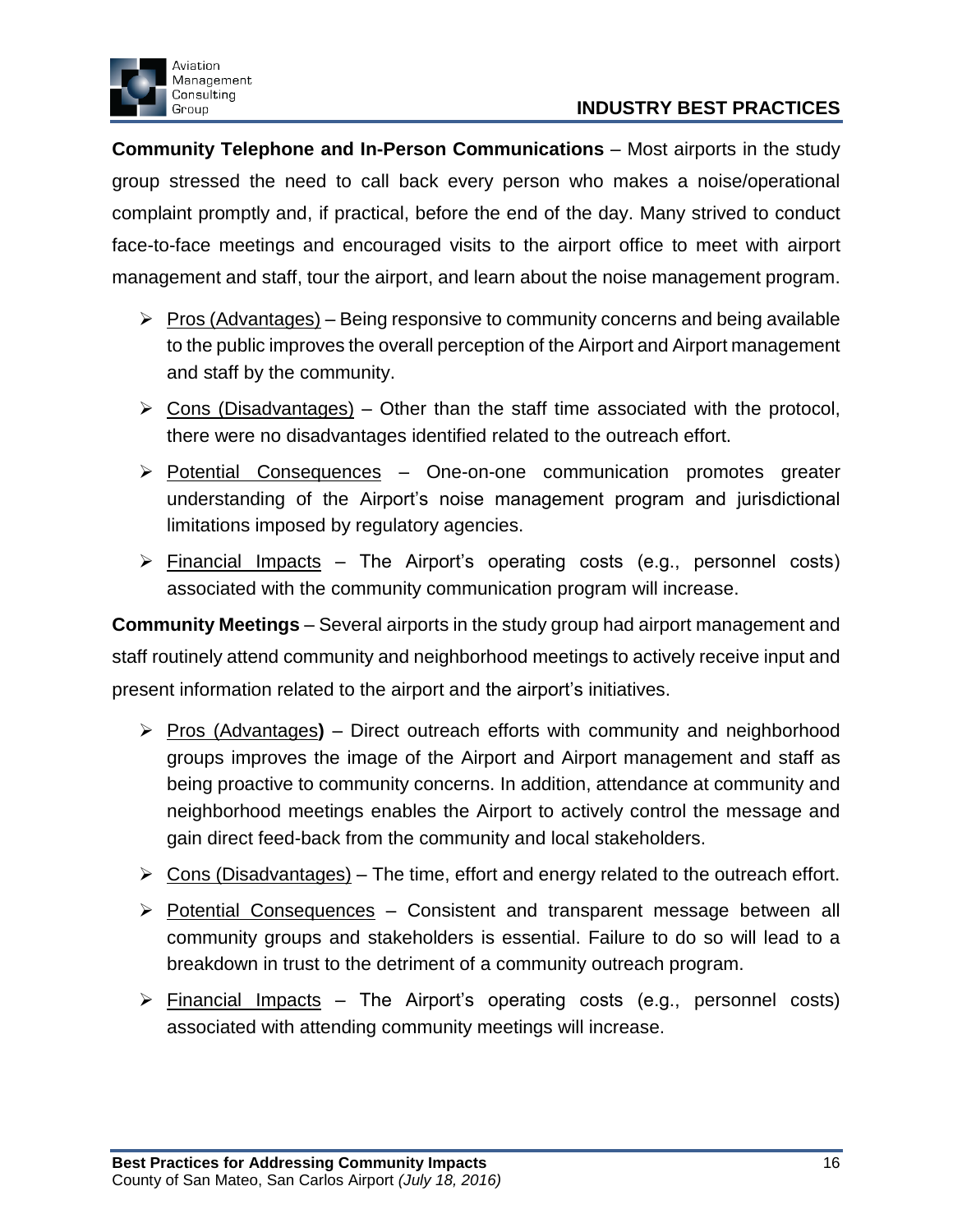

**Airport Tours** – Many of the airports in the study group have implemented an airport tour program designed to educate the public about the airport, its history, and the wide range of benefits the airport brings to the community. Schools, groups, and individuals can arrange for a tour by completing an online form.

- $\triangleright$  Pros (Advantages) Airport tours raises awareness and understanding about the Airport and the types of activities occurring at the Airport.
- $\triangleright$  Cons (Disadvantages) The time, effort, and energy required to successfully support an Airport tour program.
- $\triangleright$  Potential Consequences Airport tours can improve the community's impression of the Airport and lead to an improved understanding of the Airport's role in the community.
- $\triangleright$  Financial Impacts The Airport's operating costs (e.g., personnel costs) associated with the Airport tours will increase.

**Airport Open House** – Many airports in the study group host an annual airport open house that is free and open to the public. The open house emphasizes awareness of the airport's operation and in educating the public on general aviation. Several airports included non-aeronautical activities such as a one-mile "runway walk" and 5K runway "run". All airports indicated that open house events have proven to be very effective in improving the airport's image and acceptance within the community.

- $\triangleright$  Pros (Advantages) An airport open house gives the community a chance to experience "their airport" in a fun and positive way and helps bridge the gap between the aviation and non-aviation community.
- $\triangleright$  Cons (Disadvantages) The time, effort, and energy required to stage the event and the operational impact on the aeronautical activities at the Airport. Maintaining control of the event and its intended purpose.
- $\triangleright$  Potential Consequences An airport open house improves the understanding of the Airport and its operation to a broad spectrum of the community.
- $\triangleright$  Financial Impacts The Airport's operating costs associated with the planning and implementation of an airport open house will increase.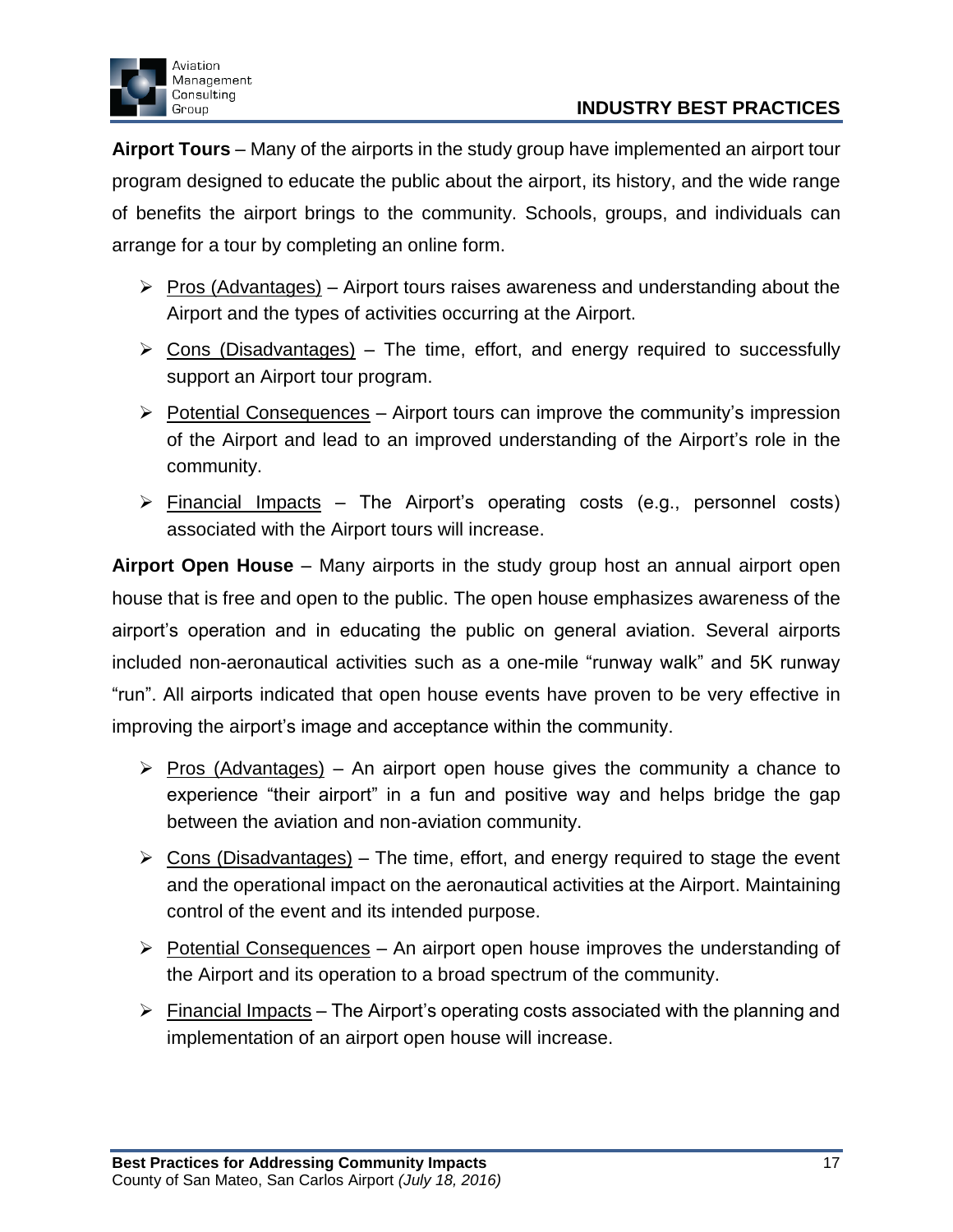

**Community Events** – One airport in the study group developed an events trailer that airport staff takes to community events such as street fairs and farmers markets. The event trailer contains an information booth, exhibits, and supplies designed to inform and educate the public about the airport and general aviation.

- $\triangleright$  Pros (Advantages) Proactive outreach to the community about the Airport improves accessibility to airport staff and helps build a positive image of the Airport.
- $\triangleright$  Cons (Disadvantages) The effort required to create the program, develop and maintain the events trailer, and staff the community events.
- $\triangleright$  Potential Consequences Attendance at these community events could build a greater understanding and acceptance of the Airport within the community.
- $\triangleright$  Financial Impacts The capital cost associated with acquiring and outfitting the event trailer, cost of materials and supplies, and staffing costs associated with attending community events.

**Airport Advisory Body** – Most airports within the study group have some form of airport advisory body that advises a governing body on a wide-range of airport and aviation related issues including: airport improvements, security, safety, noise management, etc. The airport advisory body also serves as a sounding board for the community and airport users on airport and aviation related issues.

- $\triangleright$  Pros (Advantages) An Airport Advisory Body provides a greater opportunity for the public to participate in airport related issues and initiatives and helps the governing body to more fully understand the publics position on a given airport issue.
- $\triangleright$  Cons (Disadvantages) The time, effort and energy required to staff the advisory body. An advisory body can become frustrated over the lack of "direct" control over the Airport and Airport staff.
- $\triangleright$  Potential Consequences Creates a more open and transparent governance of the Airport that is responsive to the concerns of the public and airport users.
- $\triangleright$  Financial Impacts Administrative costs associated with the support of the advisory body.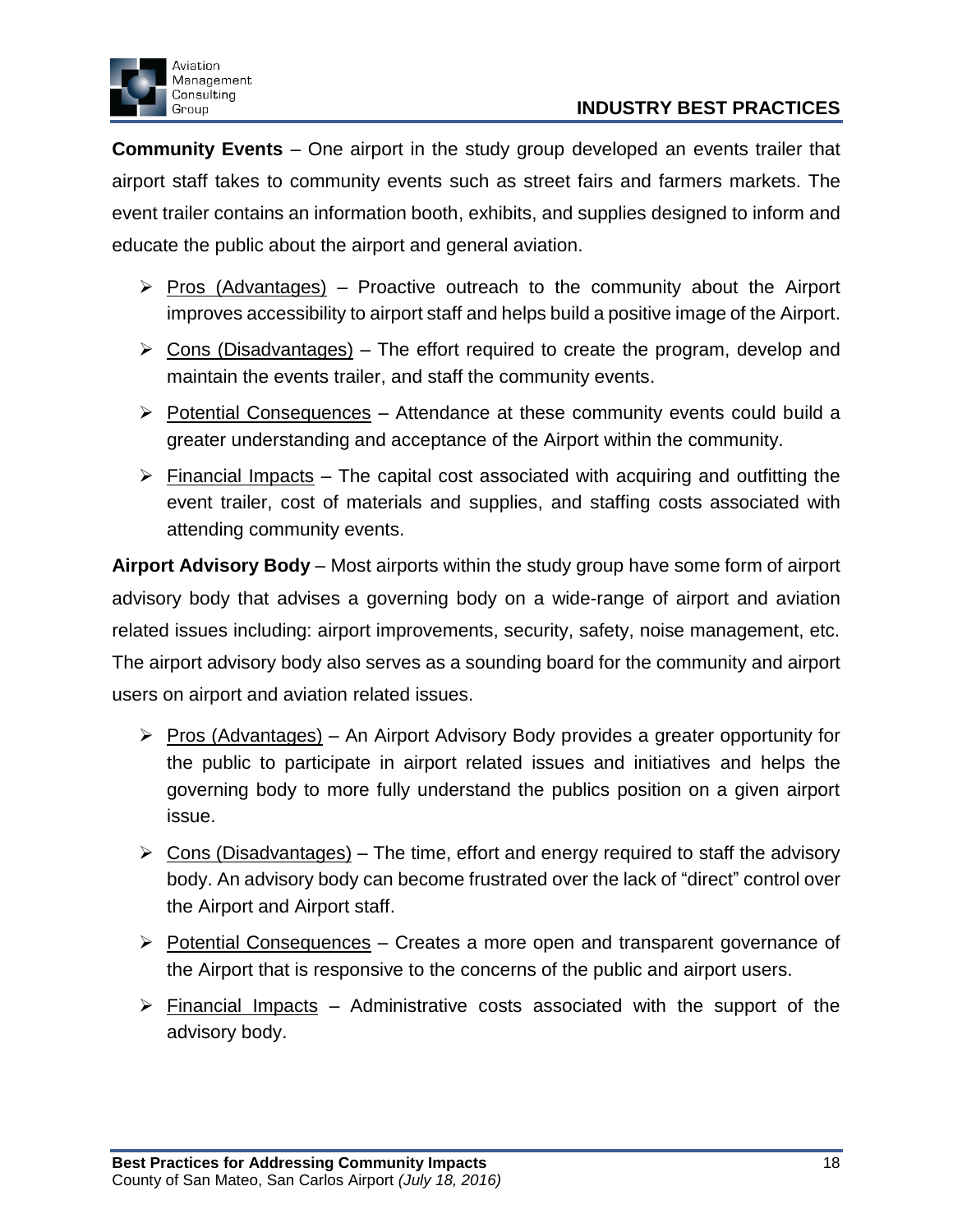

**Airport Noise Committee** – One of the airports in the study group implemented an Airport Noise Committee comprised of the airport director and five members from the surrounding communities. The committee addressed noise impacts and concerns and made recommendations to the airport management and staff and governing body.

- $\triangleright$  Pros (Advantages) An Airport Noise Committee can assist in providing focus and addressing community impacts associated with Airport noise.
- $\triangleright$  Cons (Disadvantages) Provides a venue for noise complaints by specific individuals that may not accurately represent the impacts on the community. Could create unrealistic expectations that operational impacts outside the sponsor's jurisdictional control would be reduced leading to frustration when they don't occur.
- $\triangleright$  Potential Consequences Demonstrates to the community the Airport's management and staff's willingness to involve the community in addressing community impacts.
- $\triangleright$  Financial Impacts Administrative costs associated with support of the committee.

**Airport Community Advisory Team** – One airport in the study group established a sixmember Airport Community Advisory Team (ACAT) comprised of three pilots and three community members. The ACAT was created as part the airport's on-going efforts to be a good neighbor, reduce airport annoyance and advance its noise management program. ACAT holds public meetings and meets directly with community and stakeholder groups in an effort to develop solutions and strategies to minimize impacts on surrounding communities. Recommendations are presented to the governing body.

- $\triangleright$  Pros (Advantages) A balanced approach to airport related impacts. Helps bridge the gap between aviation and non-aviation interests. Provides the governing body with proactive recommendations.
- $\triangleright$  Cons (Disadvantages) Time, effort, and energy in providing administrative support for the committee. The ACAT could create unrealistic expectations that operational impacts outside the sponsor's jurisdictional control would be reduced leading to frustration when they don't occur.
- $\triangleright$  Potential Consequences Creative solutions to address adverse impacts. Unrealistic expectations and solution scenarios.
- $\triangleright$  Financial Impacts Administrative costs associated with support of the committee.